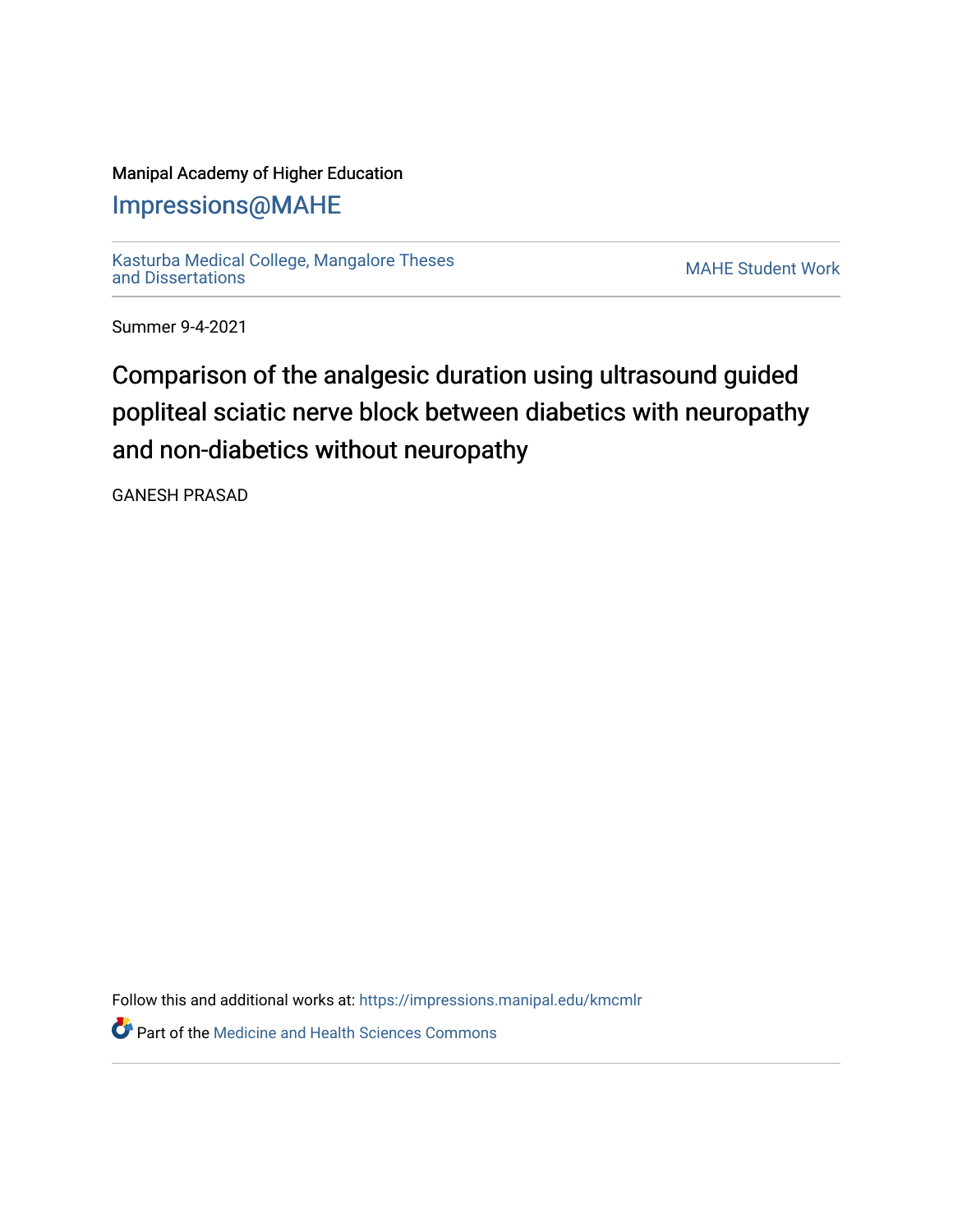#### TITLE PAGE

①Title :. Comparison of the analgesic duration using ultrasound guided popliteal sciatic nerve block between diabetics with neuropathy and non-diabetics without neuropathy

② Author information :

#### 1. Dr. GANESH PRASAD M.B.B.S.

Junior Resident ,Department of Anaesthesiology Kasturba Medical College, Mangaluru. Manipal Academy of Higher Education, Manipal.

#### 2. Dr. JULIE C. R. MISQUITH

Associate Professor, Department of Anaesthesiology Kasturba Medical College, Mangaluru. Manipal Academy of Higher Education, Manipal

Date of preparation : 4<sup>th</sup> September 2021.